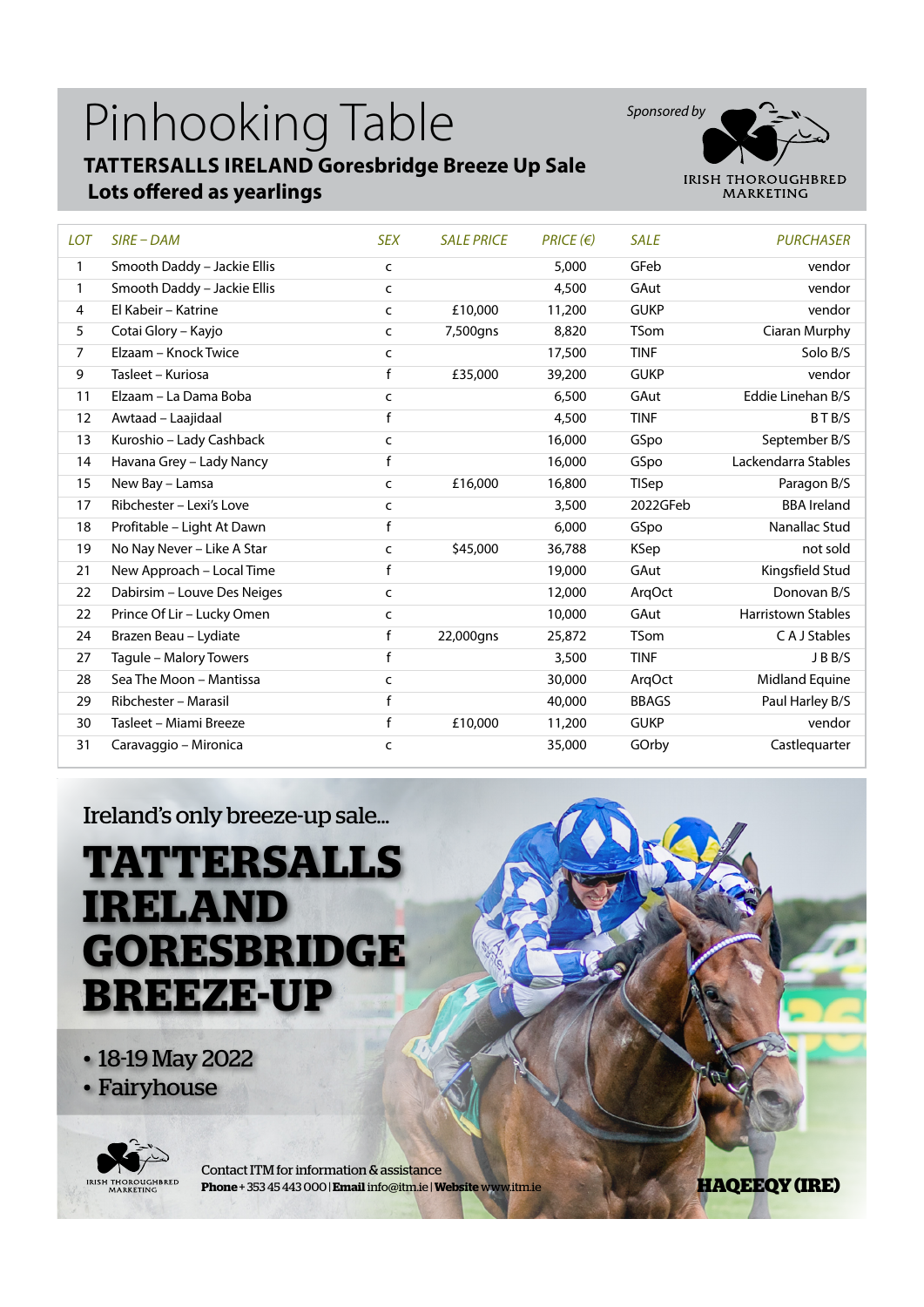## Pinhooking Table **TATTERSALLS IRELAND Goresbridge Breeze Up Sale**





| <b>LOT</b> | $SIRE$ – $DAM$                     | <b>SEX</b>  | <b>SALE PRICE</b> | $PRICE$ ( $\in$ ) | <b>SALE</b>  | <b>PURCHASER</b>            |
|------------|------------------------------------|-------------|-------------------|-------------------|--------------|-----------------------------|
| 32         | Profitable - Miss Latina           | f           | £8,000            | 8,960             | <b>TISep</b> | Dolmen B/S                  |
| 33         | Mehmas - Mojave Desert             | f           |                   | 25,000            | ArqV2        | Pegasus B/S                 |
| 35         | Belardo - Mon Bijou                | C           |                   | 22,000            | GSpo         | JBB/S                       |
| 37         | Gleneagles - Musaadaga             | f           |                   | 9,000             | GSpo         | R Goncalves/Aguiar B/S      |
| 38         | Lope De Vega - Musaanada           | C           | 25,000gns         | 29,400            | <b>TDec</b>  | <b>Andrew Oliver</b>        |
| 39         | Ardad - Music In Exile             | C           | £10,000           | 11,200            | <b>GUKS</b>  | Federico Barberini          |
| 40         | Shackleford - My Aunt Beth         | C           | \$27,000          | 22,073            | <b>KSep</b>  | Chad Schumer                |
| 41         | Kessaar - My Kathleen              | f           |                   | 18,000            | GAut         | <b>Shanaville Stables</b>   |
| 44         | Night Of Thunder - Netta           | f           | 24,000gns         | 28,224            | <b>TDec</b>  | Con Marnane                 |
| 45         | El Kabeir - Ocicat                 | f           | 10,000gns         | 11,760            | TOct3        | <b>BBA</b> Ireland          |
| 46         | Classic Empire - October Bride     | C           | \$25,000          | 20,438            | KSep         | Chad Schumer                |
| 47         | Tasleet - Olympic Medal            | C           |                   | 13,000            | GSpo         | Donovan B/S                 |
| 49         | Profitable - Perfectly Maid        | C           | 15,000gns         | 17,640            | TOct3        | vendor                      |
| 50         | Taareef - Pink Anemone             | C           |                   | 8,000             | ArqOct       | Paragon B/S                 |
| 51         | Seahenge - Piquetera               | C           |                   | 8,000             | ArqAut       | Pegasus B/S                 |
| 52         | Dark Angel - Plagiarism            | f           |                   | 90,000            | GOrby        | vendor                      |
| 53         | Profitable - Ponty Royale          | C           | 10,000gns         | 11,760            | TSom         | Mandeo                      |
| 54         | Muhaarar - Poppet's Passion        | f           | 38,000gns         | 44,688            | TOct2        | Emma Chilcot                |
| 56         | Gustav Klimt - Queen Elsa          | C           | 7,000gns          | 8,232             | TOct3        | Hardwood Stud               |
| 57         | Kodiac - Rashaaqa                  | c           |                   | 9,000             | <b>TINF</b>  | Con Marnane                 |
| 58         | Make Believe - Really Motivated    | C           |                   | 10,000            | <b>TINF</b>  | <b>BBA</b> Ireland          |
| 59         | Le Havre - Rockatella              | f           |                   | 10,000            | ArqOct       | Paragon B/S                 |
| 60         | Dutch Art - Rosebride              | C           | £38,000           | 42,560            | <b>GUKP</b>  | <b>Brown Island Stables</b> |
| 61         | Time Test - Rosie Lee              | C           | £4,000            | 4,480             | TISep        | Keyfan B/S                  |
| 63         | The Last Lion - Sally Is The Boss  | C           | 9,000gns          | 10,584            | TOct2        | not sold                    |
| 64         | Bungle Inthejungle - Sandlark      | C           | £17,000           | 19,040            | TISep        | <b>Brown Island Stables</b> |
| 65         | U S Navy Flag - Sapore Di Roma     | f           | 11,000gns         | 12,936            | TOct3        | Interactive B/S             |
| 66         | Al Wukair - Screen Icon            | f           |                   | 35,000            | ArqOct       | J D Moore                   |
| 67         | Starspangledbanner - Sea Of Dreams | c           |                   | 17,000            | GOrby        | not sold                    |
| 69         | Iffraaj - Shafafya                 | f           |                   | 16,000            | GAut         | Tally-Ho Stud               |
| 70         | Footstepsinthesand - Shagwa        | c           | 28,000gns         | 32,928            | TSom         | vendor                      |
| 71         | James Garfield - Shalabina         | c           |                   | 5,500             | GSpo         | S Davis/D Linehan           |
| 73         | Brazen Beau - Sheer Indulgence     | C           | 15,000gns         | 17,640            | <b>TDec</b>  | Peter Nolan B/S             |
| 74         | Goldencents - Shesabitdistorted    | f           | \$22,000          | 17,985            | KSep         | APB/S                       |
| 76         | Kuroshio - Shnnaas                 | c           | £17,000           | 19,040            | <b>GUKP</b>  | <b>Michael Cleere</b>       |
| 77         | Kuroshio - Sho Girl                | C           |                   | 9,000             | GSpo         | Folistown Farm              |
| 78         | <b>Wootton Bassett - Siderante</b> | c           |                   | 40,000            | ArqV2        | <b>Equos Racing</b>         |
| 79         | Anodin - Simaviya                  | c           |                   | 16,000            | GSpo         | Pat Murphy                  |
| 80         | Medaglia D'Oro - So Stylish        | c           | \$62,000          | 50,686            | <b>FTKO</b>  | Powerstown Stud             |
| 81         | Kessaar - Somewhere                | $\mathsf f$ | £20,000           | 22,400            | TISep        | Tally-Ho Stud               |
| 82         | Mastery - Spinworthy               | C           | 40,000gns         | 47,040            | TOct1        | vendor                      |
| 83         | War Front - Squeal                 | C           | \$20,000          | 16,350            | KSep         | <b>Shamington Farms</b>     |
| 84         | El Kabeir - Starlite Sienna        | f           |                   | 23,000            | GSpo         | Tradewinds                  |
| 86         | Lope De Vega - Strathnaver         | C           | 42,000gns         | 49,392            | TOct2        | <b>Brown Island Stables</b> |
| 87         | Kantharos - Streetheart            | C           | \$17,000          | 13,898            | KSep         | <b>Shamington Farms</b>     |
|            |                                    |             |                   |                   |              |                             |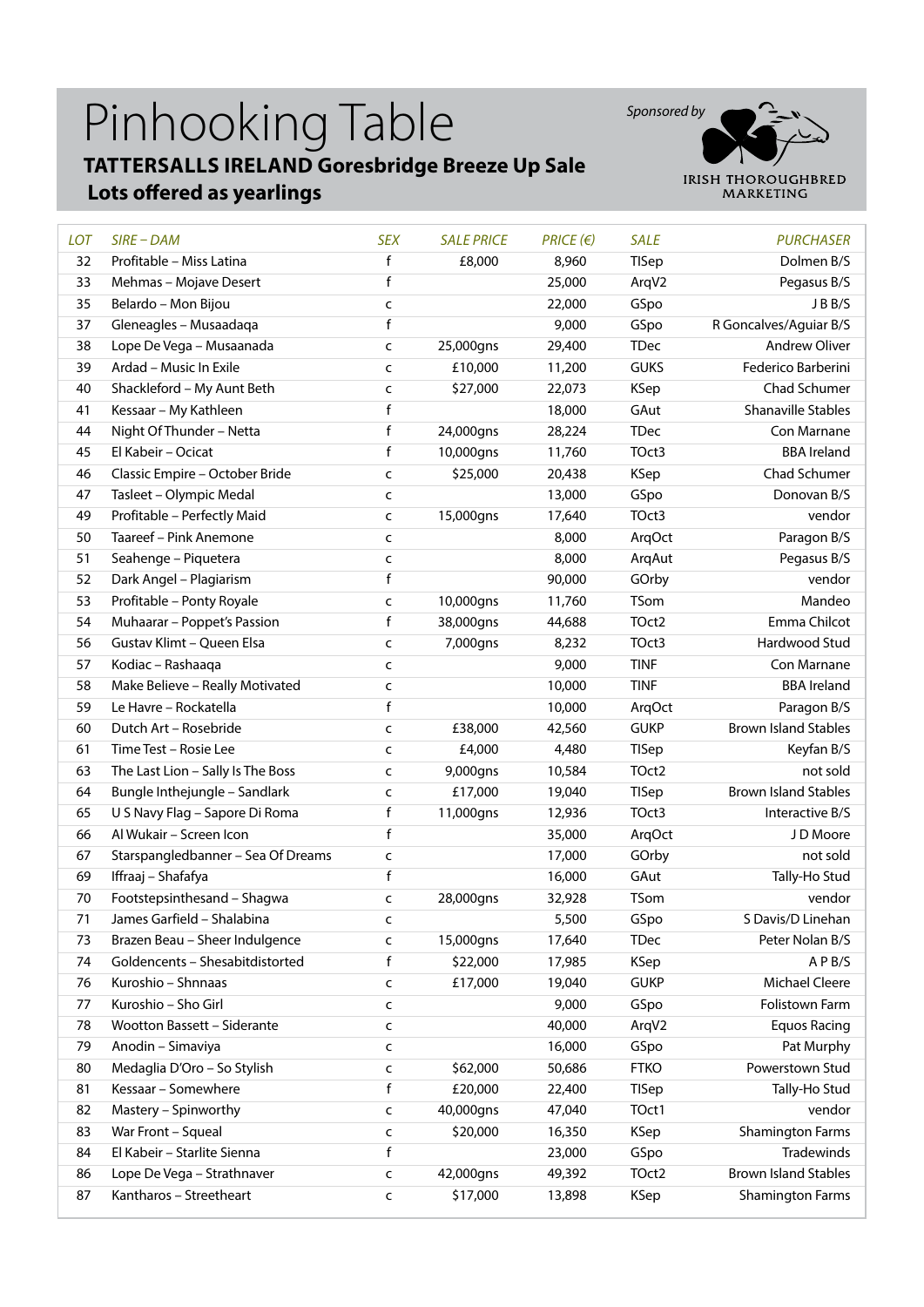## Pinhooking Table **TATTERSALLS IRELAND Goresbridge Breeze Up Sale**

#### **Lots offered as yearlings**



| <b>LOT</b> | $SIRE$ - DAM                          | <b>SEX</b>   | <b>SALE PRICE</b> | $PRICE$ ( $\varepsilon$ ) | <b>SALE</b>  | <b>PURCHASER</b>              |
|------------|---------------------------------------|--------------|-------------------|---------------------------|--------------|-------------------------------|
| 89         | Ribchester - Sufoof                   | f            | £23,000           | 25,760                    | <b>GUKP</b>  | Avenue B/S / Broadmeadow      |
| 90         | Brazen Beau - Sugar Free              | C            |                   | 17,000                    | GSpo         | JBB/S                         |
| 92         | Bobby's Kitten - Sunoof               | $\mathsf{C}$ |                   | 10,000                    | GAut         | J B B/S                       |
| 93         | Zoffany - Superior Charm              | f            |                   | 18,000                    | GSpo         | vendor                        |
| 95         | James Garfield - Swift Acclaim        | $\mathsf{C}$ |                   | 21,000                    | <b>TINF</b>  | <b>Kilbrew Stables</b>        |
| 96         | Muhaarar - Tabreed                    | C            | 6,000gns          | 7,056                     | TOct3        | Ardglas Stables               |
| 97         | Kodi Bear - Tagula Mon                | $\mathsf f$  | £10,000           | 11,200                    | TISep        | Innishannon Valley Stud       |
| 98         | Kodiac - Tajbell                      | $\mathsf f$  |                   | 19,000                    | GAut         | <b>Canice Farrell</b>         |
| 99         | Jungle Cat - Taranata                 | $\mathsf{C}$ | £15,000           | 18,800                    | TISep        | Howson & Houldsworth          |
| 100        | Sea The Stars - Tarfasha              | $\mathsf{C}$ | 21,000gns         | 26,240                    | 2022TFeb     | Tally-Ho Stud                 |
| 101        | Dutch Art - Thrill                    | C            | 20,000gns         | 23,520                    | <b>TDec</b>  | Hyde Park Stud                |
| 102        | Footstepsinthesand - Tomorrow Morning | f            |                   | 7,000                     | GSpo         | Greenhills Farm               |
| 105        | Camacho - Tussie Mussie               | f            |                   | 6,000                     | GSpo         | <b>Meadowview Stables</b>     |
| 106        | James Garfield - Tut                  | $\mathsf f$  |                   | 16,500                    | GAut         | Knockgraffon                  |
| 107        | Raven's Pass - Up Tempo               | f            |                   | 10,500                    | GAut         | <b>Chasefield Stables</b>     |
| 108        | Territories - Valuate                 | C            | 13,000gns         | 15,288                    | TSom         | Quirke B/S / Drumphea         |
| 109        | Cracksman - Vedela                    | C            |                   | 20,000                    | ArqOct       | Ludovic Gadbin                |
| 111        | Fast Company - Via Aurelia            | $\mathsf{C}$ | £9,000            | 10,080                    | <b>TISep</b> | Antonio Da Silva              |
| 112        | Kodiac - Viadeigiardini               | C            | £22,000           | 24,640                    | <b>GUKP</b>  | M Flannery                    |
| 113        | Hot Streak - Victrix Ludorum          | C            | £6,000            | 6,720                     | TISep        | <b>Cristiano Martins</b>      |
| 115        | Gormley - Wind Energy                 | C            | \$45,000          | 36,788                    | <b>FTKO</b>  | MCB/S                         |
| 116        | Kuroshio - Wishyouwerehere            | $\mathsf{C}$ | £10,000           | 11,200                    | <b>TISep</b> | Donovan B/S                   |
| 118        | Sioux Nation - Yeah Baby              | $\mathsf{C}$ | 22,000gns         | 25,872                    | <b>TDec</b>  | Fethard B/S                   |
| 120        | Time Test - Zerka                     | $\mathsf{C}$ | £8,000            | 8,960                     | <b>GUKS</b>  | Barberini B/S                 |
| 121        | Oasis Dream - Abbakova                | $\mathsf{C}$ |                   | 82,000                    | GOrby        | Peter & Ross Doyle B/S        |
| 122        | French Fifteen - Al Haffanah          | f            |                   | 6,000                     | ArqAut       | <b>MAB Agency</b>             |
| 123        | Zoffany - Albarouche                  | C            | £7,000            | 7,840                     | <b>TISep</b> | Paragon B/S                   |
| 126        | Gutaifan - Amallna                    | $\mathsf{C}$ |                   | 3,200                     | <b>TINF</b>  | Michael Phelan                |
| 127        | Karakontie - America's Blossom        | $\mathsf{C}$ | \$30,000          | 24,526                    | <b>KSep</b>  | not sold                      |
| 128        | Night Of Thunder - Anosti             | f            | 21,000gns         | 24,696                    | <b>TDec</b>  | Mark Flannery                 |
| 129        | No Nay Never - Aviate                 | C            |                   | 40,000                    | GOrby        | vendor                        |
| 130        | Starspangledbanner - Await            | c            |                   | 20,000                    | GOrby        | vendor                        |
| 131        | Equiano - Bahama Spirit               | c            | £19,000           | 21,280                    | <b>TISep</b> | not sold                      |
| 133        | Galileo Gold - Baltic Belle           | C            | 45,000gns         | 52,920                    | TOct2        | JCH B/S                       |
| 134        | Sioux Nation - Banba Rock             | C            | £8,000            | 8,960                     | TISep        | vendor                        |
| 135        | Bernardini - Bella Flor               | C            | \$20,000          | 16,350                    | <b>FTKO</b>  | JH Farms                      |
| 136        | Havana Grey - Bertorizzia             | C            | 12,000gns         | 14,112                    | TSom         | Con Marnane                   |
| 137        | Areion - Best Moving                  | C            |                   | 18,000                    | <b>BBAGS</b> | Grove Stud                    |
| 138        | Raven's Pass - Better To Love         | f            |                   | 5,000                     | GAut         | <b>Grange Stables</b>         |
| 139        | Cairo Prince - Beyond Our Reach       | f            | \$25,000          | 20,438                    | <b>KSep</b>  | not sold                      |
| 140        | Washington D C - Big Sky              | C            | 3,000gns          | 3,528                     | TOct3        | <b>Mark Flannery</b>          |
| 141        | Footstepsinthesand - Bittersweet      | C            | £10,000           | 11,200                    | TISep        | Sanatone Lodge                |
| 142        | Cotai Glory - Blaise Chorus           | C            | £25,000           | 28,000                    | <b>GUKP</b>  | Meadowview Stables            |
| 143        | Speightster - Blessings First         | C            | \$22,000          | 17,985                    | <b>KSep</b>  | Double O Racing               |
| 146        | Mehmas - Bold Arial                   | C            |                   | 56,000                    | GSpo         | <b>Shamrock Thoroughbreds</b> |